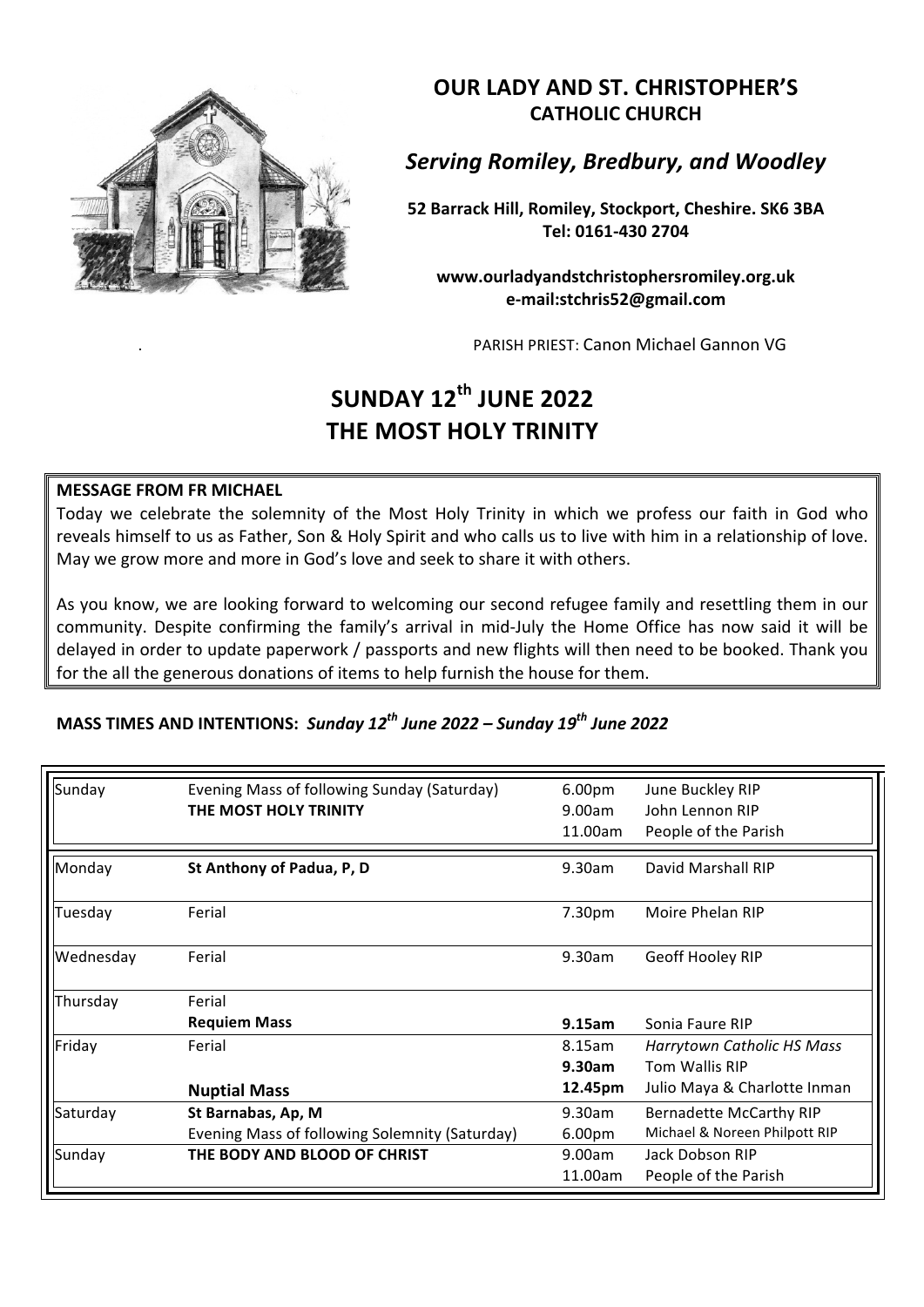**THE SICK AND HOUSEBOUND:** Christine Beswick, Hillary Rustage, Kieran O'Brien, Lionel & Jenny Rawlings, Matthew Norman, Jadar Jones, Michael Christie, Wilfred Hartley, Mandy Keane, Joyce Osbourne, Michael O'Sullivan, Bob Parker, Katelyn Reilly, Margaret Smith, Amy Harris, Elizabeth Brown, Bridget Robertson, Valerie Gahan, Marina Hernandez, Joshua Goddard, Eamon Curran, Pat Duggan, Ruth Grace Crosby, Howard Moore, Eileen Bush, Pat Stewart, Sheila Murphy, Kath Longden, Michael Sainsbury, Kathleen Zwierink, Moira McNeill, John Bardsley, Isaac Saed Iqbal, Simon Wright, Margaret Schofield, Margaret Wooliscroft, Winifred Corrigan, Mark Sorrell, Rory Ireland, Samuel Minnis, Brian Murphy, Helen Bridge. We commend them to the prayers of Our Lady & St Christopher.

**RECENTLY DECEASED** Please pray for the happy repose of the soul of Sheila Greener who died recently. May she rest in peace. Please also pray for her family at this time.

**ANNIVERSARIES** Please remember to pray for those whose anniversaries occur at this time: Bert Handel, Vincent Connolly, Joseph Moores, Grace Killeen, Bernard Murray, Moire Phelan, Zbigniew Szpakowski, Graeme Souter, Trevor Hewett, Joan Cunningham.

## **PARISH LIVE STREAM Please go to www.churchservices.tv/romiley**

**SUNDAY READINGS** for Trinity Sunday: Proverbs 8: 22-31, Romans 5: 1-5, John 16: 12-15.

**SACRAMENT OF RECONCILIATION** Saturday 5.15pm - 5.45pm, Sunday 10.20am - 10.45am. Please allow one minute after the previous penitent has left before entering the confessional.

**PLEASE NOTE** the change to Mass times on Thursday and Friday this week. Mass on Thursday is at 9.15am and is Requiem Mass for Sonia Faure RIP. Mass on Friday is at 9.30am due to a Nuptial Mass at 12.45pm.

BEREAVEMENT GROUP The next meeting will be in the St Christopher Centre on Thursday 16 June from 1.00pm until 2.30pm. The group is for anyone who has suffered a bereavement and is an opportunity to share your feelings however if you don't want to chat you are welcome to come along just for the tea and coffee! This is not a counselling service but is a space to get support from others who have experienced bereavement. For more information please contact Susan Carr on 07543 408551.

**MISSIO** Promoters will soon deliver the Summer Impact Report and collect from the Red Boxes. I will attend Masses on 26<sup>th</sup> June to collect monies donated. Please contact me with any queries. Many thanks. Kathleen Walker 0161 317 7785.

**TREASURE HUNT** Many thanks to everyone who bought the Romiley and Woodley Treasure Hunt sheets. £140 was raised in total. 6 Woodley hunts were completed, and the winners are The Pollard-Vearnals. 14 completed Romiley sheets were completed and the winners are the Moore family. Prizes are on their way to these families. Correct answers are on the notice board at the back of church.

**THANK YOU** to all who helped to make the Queen's Platinum Jubilee celebration in the Parish Centre last Sunday such a lovely event. A great team effort and the Centre looked beautiful. Thank you again.

**DAY OF REFLECTION - ST CHRISTOPHER CENTRE** On Saturday 25th June there will be a day of reflection on the progress being made with preparations for the International Synod of Bishops in 2023. The day will begin with Mass at 10.00am, followed by the opportunity to consider in more detail the Diocesan Synodal Report and the letter from Bishop Mark on his discernment thus far. Following the recommendation of the Bishop there will also be an opportunity to review the contribution of the Vatican II Constitution 'Lumen Gentium' to our understanding of the Church. Please bring a packed lunch, refreshments will be provided.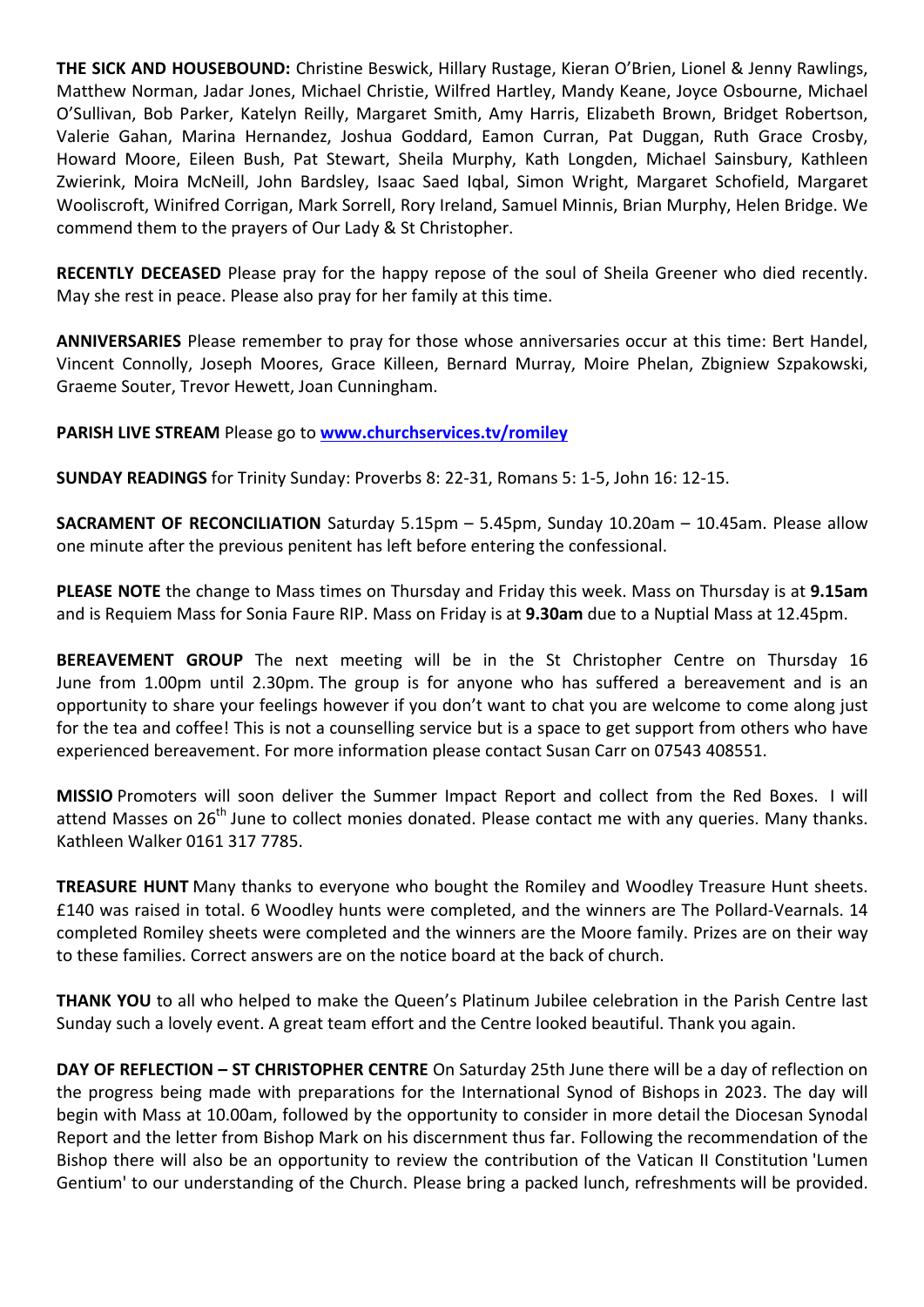The day will finish at 3.00pm. I hope that this will be of interest to parishioners and will help to inform the way ahead for us as a parish in responding to the Synod.

HELP NEEDED!! Parishioners are running an event called "Experience Church" for the children of St Christopher's, which will taker place over two days on Tuesday June  $14<sup>th</sup>$  and Wednesday June  $15<sup>th</sup>$ . The children come over from school a class at a time and circulate in small groups of round five activity stations – all to do with an aspect of church. Seven groups will be coming over and we would love for as many parishioners as possible to be involved! There are lot of different tasks  $-$  e.g. helping the children with activities on those two days, or helping in the coming weeks to prepare the activity materials (lots of cutting out!!) If you would like to be involved please contact Mary Hostler at maryhostler@hotmail.co.uk or ring 0161 430 3943. Thank you!

**CONTACTLESS GIVING IN THE PARISH** A new **Digital Collection Plate** contactless terminal has been installed near the church entrance for those who would like to make their weekly offering in this way. If you wish to use this method, simply choose the amount and tap the reader with your card or insert it if instructed to do so.

**PARISH QUIZ** – 17<sup>th</sup> JUNE There are a few tickets remaining for our popular fundraising event. These will be on sale after Mass this weekend. Prize donations for the raffle would be most appreciated. Thank you for your support.

**EVERGREENS** - Wednesdays in the St Christopher Centre from 1.30pm - 3.30pm:

- **15th June** Summer Flowers with Anne from Pick-a-Lily
- **22nd June** Two quizzes one General and one about Ukraine
- **29th June** Lesley Walker returns to entertain us with her poetry

**ONLINE GIVING TO THE PARISH** For those Parishioners who normally give in the collection (Planned Giving envelopes & cash) at Mass and wish to help the Parish at this time, an online donation page to allow you to donate to the Parish has been added to the Parish website. Please go to: **www.ourladyandstchristophersromiley.org.uk** to see the link.

**PARISH FINANCE** Last Sunday's collection £585.21, CAFOD £48, White envelopes £205, Fr Michael's sponsored walk additional  $£200$  including  $£110$  raised in sponsorship by Breege Lynch =  $£1390$  to date. Thank you for your generosity.

**WHITE ENVELOPES** Please collect your new box from the table at the back of church.

**FOOD BANK** Thank you for your continued generous donations to the foodbank. Five crates and six large carrier bags of groceries and toiletries plus cash donations amounting to  $E85$  ( $E40$ ,  $E20$ ,  $E20$ ,  $E5$ ) were delivered to St Mark's last Tuesday. Currently there are shortages of toothpaste, bars of soap & dried spaghetti which would be welcomed. Thank you.

The church will be open today, Sunday and on Monday between  $2.00$ pm – 4.00pm for your donations. Cash donations marked "Food Bank" may be posted through the presbytery letterbox.

**TIMOTHY CHO, NORTH KOREAN ESCAPEE** On Friday July 1st at 8pm following Adoration, Timothy Cho will be speaking at St Peter's Church in Hazel Grove.

Timothy Cho was born in North Korea, escaped twice, and imprisoned four times during his persevering journey to find the democratic life he cherishes today. Since arriving in the UK he has achieved a BA degree in International Relations & Politics at the University of Salford and an MA in International Relations & Security at the University of Liverpool. He joined Fiona Bruce MP (Prime Minister's special envoy for freedom of religion) as an aide in 2018-19. He currently works as an Inquiry Clerk to the UK All-Party